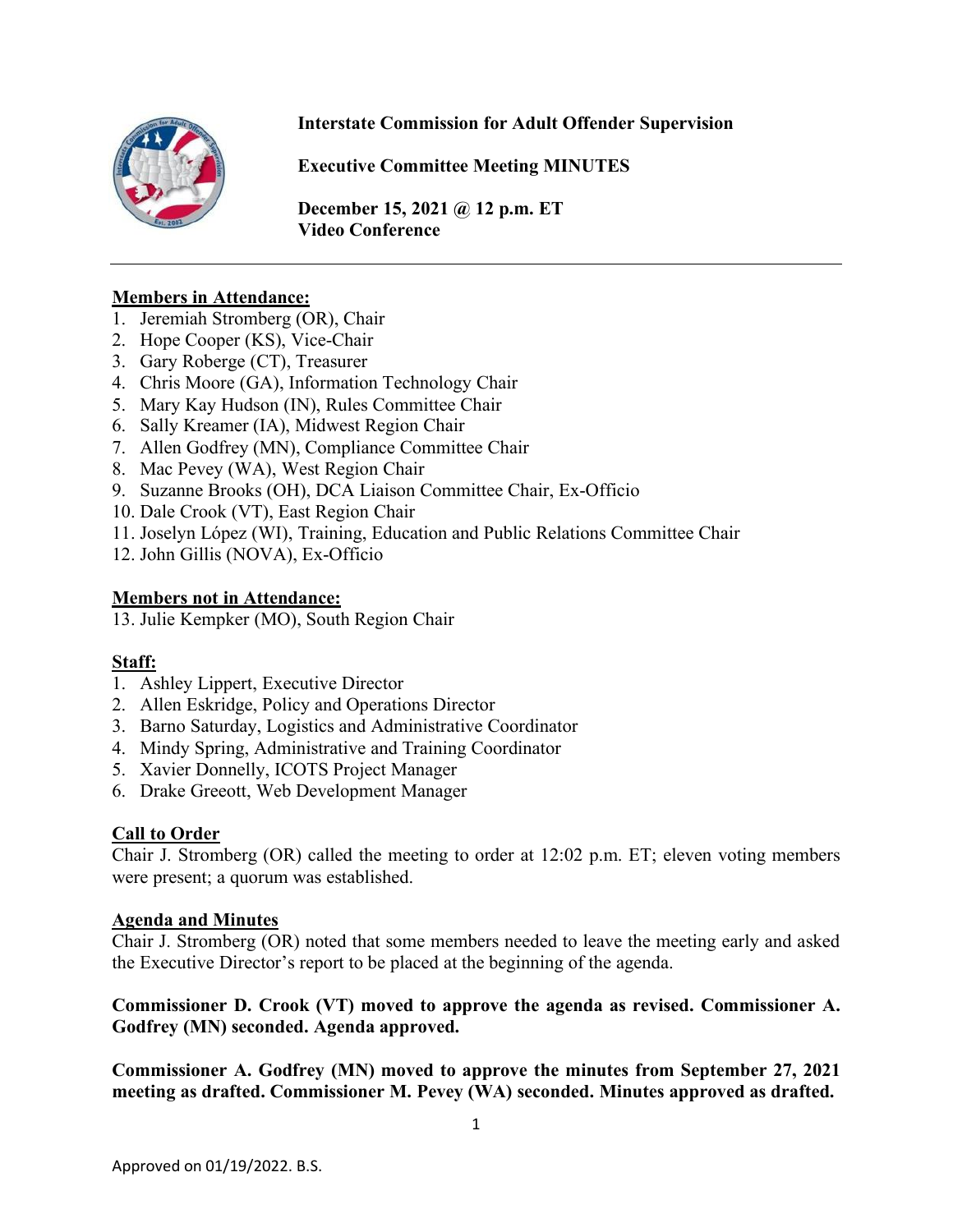# **Discussion**

*Executive Director Report:* Executive Director A. Lippert presented her report to the committee:

- The national office completed the rejection and acceptance assessment and was waiting for states to complete their self-assessments. The Compliance Committee will review and discuss the results of the assessment and provide a recommendation if necessary.
- The national office received the following complaints:
	- o AK vs. FL Alaska issued a violation report requiring retaking on a Florida offender. Due to the high cost of transport, the Florida court terminated supervision prior to Florida being able to work out a solution with the Sherriff's office. Florida took steps to overturn the Court's ruling and on December 10, the Florida Court reversed their illegal termination order and issued an extraditable warrant in NCIC thereby resolving the complaint filed by Alaska. Subsequently, Alaska withdrew their complaint.
	- o WA vs. KY Kentucky failed to issue a nationwide extraditable warrant for an offender being supervised in Washington. Even though Kentucky was able to secure the warrant, this matter will be reviewed by the compliance committee at their next meeting.
- The national office continues to work with SEARCH on the JRI pilot project. Kansas, Arizona, and Minnesota have signed agreements to join the service. Ohio is also looking to obtain approval to participate.
- The national office continues working with the University of Cincinnati on the Compact Study project. They received IRB approval and the project is moving forward. Additional feedback will be needed from the study workgroup as survey questions are prepared...
- The National Institute of Corrections approved funding for year two of the documentary project. This year will be comprised mostly of editing and finalizing the film.
- Per State Council Policy, states must provide their state council reports by December 31, each year. To date, nine states have not submitted their reports. An update will be provided to the executive committee in early February.
- The 2023 ABM will take place in the South Region. Executive Director A. Lippert presented three locations for the Executive Committee's consideration:

# Norfolk, VA

- o Norfolk Waterside Marriott Hotel available on Sep 12‐13, 2023. Budget: \$216.9K
- o Hilton Norfolk The Main Hotel available on Sep 12‐13, 2023 and Sep 19‐20, 2023. Budget: \$201.6K
- o Sheraton Norfolk Waterside Hotel available on Sep 12‐13, 2023. Budget: \$187.5K

Charleston, SC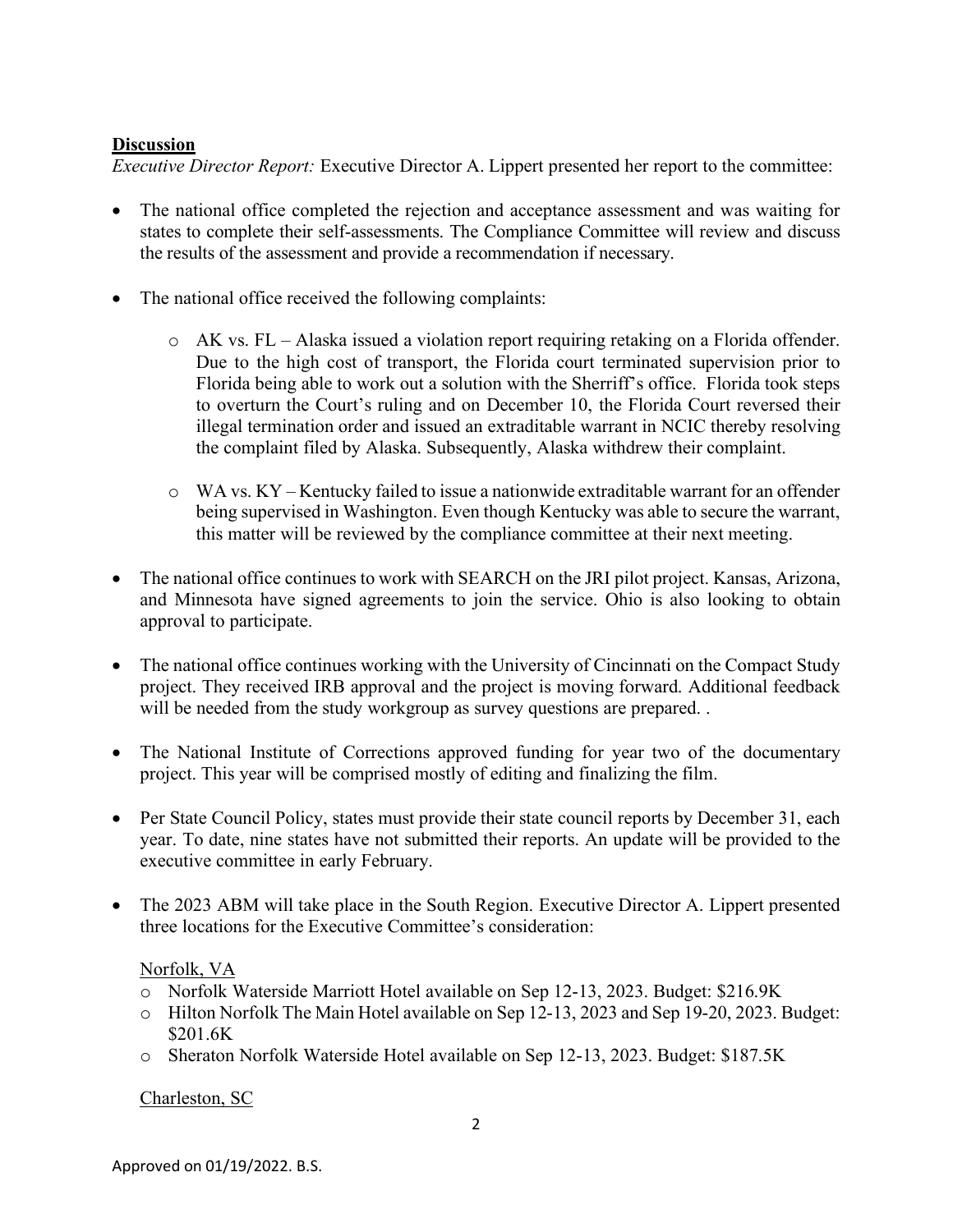o Charleston Marriott Hotel available on August 29‐30, 2023. Budget: \$227.7K

#### Alexandria, VA

o The Westin Alexandria Old Town available during multiple dates in September and October 2023. Budget: \$238.4K

The committee considered each location and the merits of travel, weather, etc. during the proposed dates.

#### **Commissioner A. Godfrey (MN) moved to proceed with Norfolk, VA as their first choice for the 2023 ABM site with Charleston, South Carolina second and Alexandria, VA third. Commissioner D. Crook (VT) seconded. Motion passed.**

• Executive Director A. Lippert reminded the committee that the national office had been negotiating the health benefit renewal for the national office staff. Because of the size of the office, the national office does not meet the requirements a group plan offers. By joining the KY Chamber of Commerce, the national office could participate in plan options they have available to small businesses. The plan and membership fees total \$5,293.53 which is a 9.89% decrease from the previous year. Additionally, the coverage benefits are better than the current plan options. She asked the committee to affirm its email vote to join the KY Chamber of Commerce to gain a better rate for health insurance.

# **Commissioner C. Moore (GA) moved for ICAOS to join the KY Chamber of Commerce to leverage the buying power to gain a better rate for health insurance. Commissioner M. Pevey (WA) seconded. Motion passed.**

• Executive Director A. Lippert stated on October 15, 2021, the Rocky Mountain Victim Law Center sent a letter to Chair Stromberg and Compliance Committee Chair Godfrey. The letter asserted that Colorado and Wisconsin violated the Compact in a case involving a victim. An initial review of the case documentation in ICOTS revealed no violations of the Compact. Colorado and Wisconsin provided a written response to the national office to determine the accuracy of the reports and allow each state an opportunity to respond to the claims outlined in the letter. Based on the case information and the responses from Colorado and Wisconsin, Legal Counsel drafted a response to the Rocky Mountain Law Center on behalf of the Commission.

Victims Advocate J. Gills (NOVA) noted that often victims were not taken seriously by criminal justice stakeholders. He advised revising the letter and using a softer tone to address the victim. He commended Colorado and Wisconsin on the reports they provided.

Executive Director A. Lippert will work with Legal Counsel to revise the letter and send it to Chair Stromberg, Compliance Committee Chair Godfrey, and Victims Advocate J. Gillis for their review prior to sending to the Executive Committee for final approval.

*Compliance Committee report:* Commissioner A. Godfrey (MN) stated that the compliance Committee will be meeting on December 21 to develop and recommend processes for modifying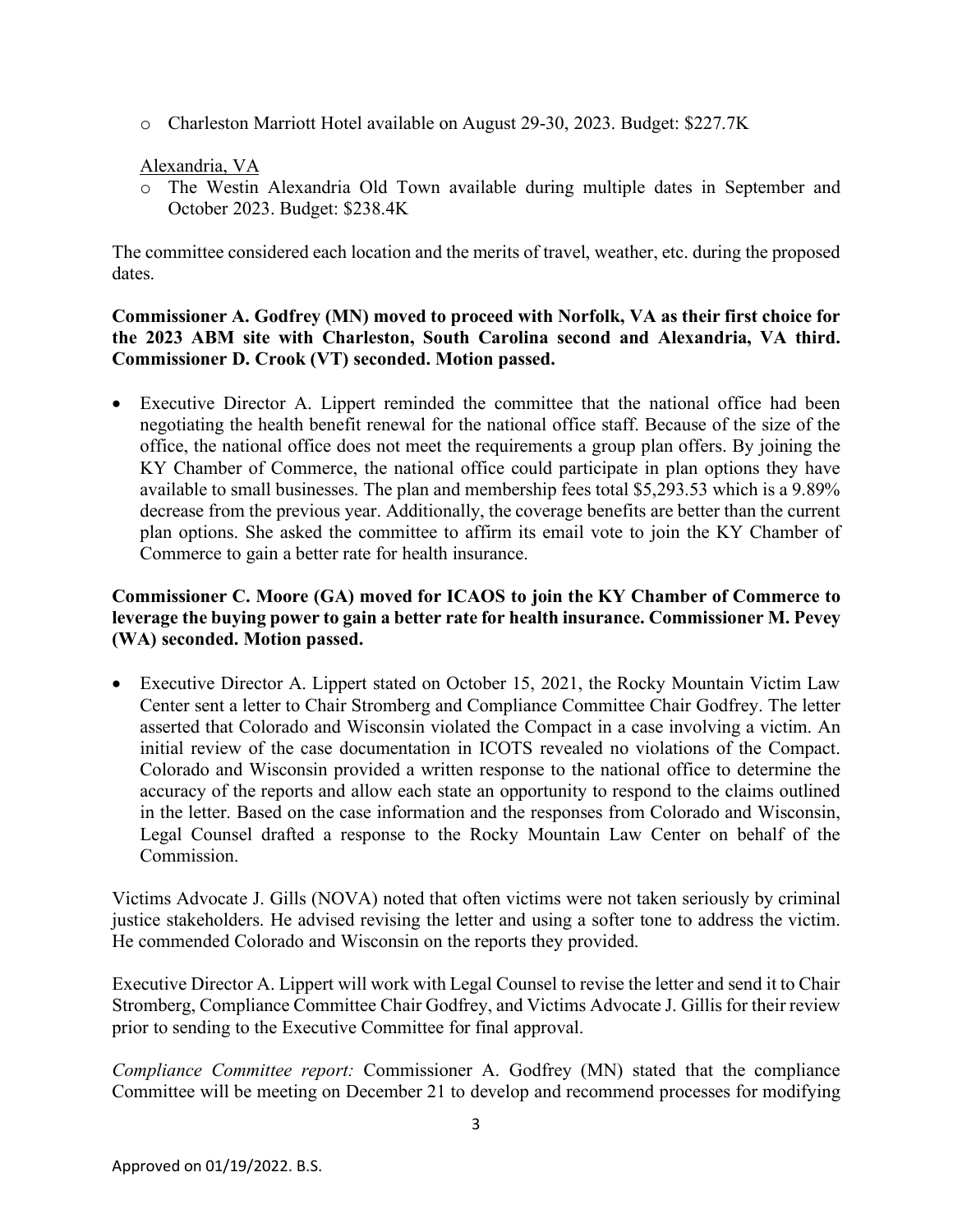dashboard outcomes, discuss recommendations for current and new dashboard outcomes including acceptance rates, as well as review the WA vs. KY complaint.

Executive Director A. Lippert noted that based on the region meetings discussion, there are a lot of concerns regarding the rise of transport cost for offenders. The Commission could see more complaints as a result of states terminating offender's supervision or not being able to issue a Compact compliant warrant. She suggested the Rules Committee consider this along with remote violation hearings as part of their next agenda.

Commissioner C. Moore (GA) agreed with Executive Director A. Lippert. In addition, he recommends the Rules Committee also consider - when a state dismisses an offender's case right after the offender has been retaken; offenders being taken in custody in a third state; and absconder vs. new felony charges.

Commissioner M. Hudson agreed to put this on the Rules committee's agenda.

*DCA Liaison Committee report:* DCA S. Brooks (OH) stated that the DCA Liaison Committee met on November 16. The committee discussed the Q2 Dashboard Program, Q3 Dashboard Program roll out, 2022 ABM DCA Institute Needs Assessment, and FY23 Dashboard Topics. The biggest challenges with implementing the DCA Dashboard program were staffing issues and time management. She asked the DCA region chairs to discuss the matter at their region meetings.

DCA S. Brooks (OH) added that the DCA Liaison Committee will be working with the ABM Workgroup on the DCA Training Institute agenda and curriculum.

*Finance Committee Report:* Commissioner G. Roberge (CT) stated that the Finance Committee will meet on January 13, 2022. Currently, the Commission remains in good financial standing. It was halfway through the fiscal year and less than 50% through spending.

The Commission has \$1,400,000 in its saving account and \$2,476,000 in the Vanguard account.

All but one state has paid their annual dues. The remaining state has processed funds and a check is forthcoming.

Commissioner G. Roberge (CT) thanked the national office for their outstanding job in monitoring the budget.

*Technology Committee Report:* Commissioner C. Moore (GA) presented the Technology Committee report:

4

ICOTS Helpdesk

- New monthly and quarterly reports available from national office
- 92 tickets solved in November 2021
- 13 issues sent to Appriss for assistance

FY 2022 Enhancement Request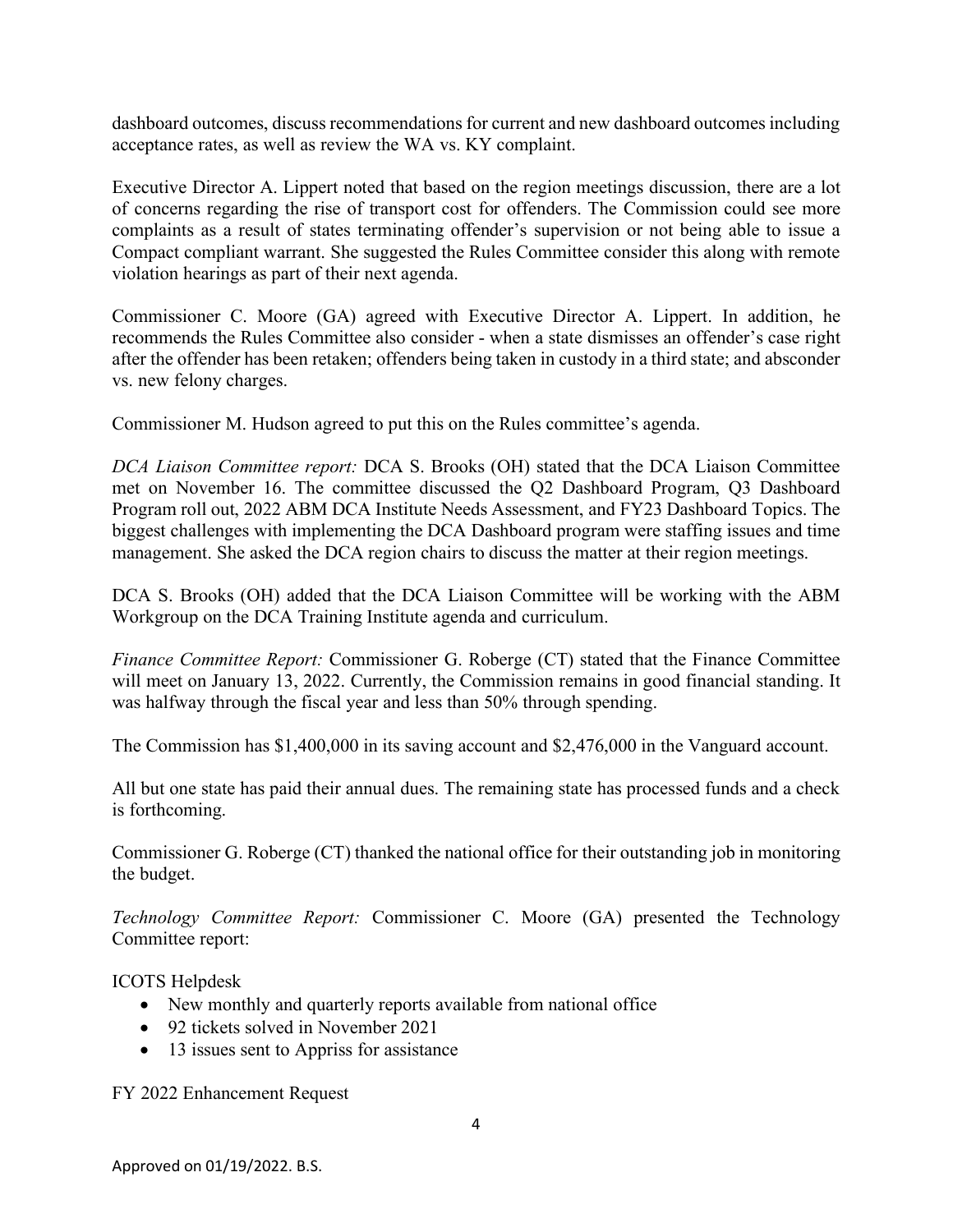• Appriss started the development work for FY 2022 enhancements

FY 2023 Enhancement Requests

- The national office sent out the FY 2023 enhancement request timeline to the Commission
- Committee will review requests from the West Region at its next meeting on January 13, 2022.

ICOTS Redesign

• The national office is working with Appriss on a redesign of ICOTS look and user experience

ICOTS Privacy Policy

• Draft updates to privacy policy will be reviewed at the next committee meeting

*Rules Committee Report:* Commissioner M. Hudson (IN) stated that the Rules Committee has not met since the last Executive Committee meeting.

*Training Committee Report:* Commissioner J. López (WI) stated that the Training Committee met in October to discuss its goals for the upcoming year. The committee had a long discussion about a roundtable on reducing revocation topic and decided it was too broad of a topic. The committee suggests the ABM workgroup to consider this topic for the 2022 DCA Training Institute.

Commissioner J. López (WI) added that ICAOS was selected to present at the APPA Winter Institute in Atlanta, Georgia.

*ABM Planning Workgroup Report:* Commissioner H. Cooper (KS) stated that the ABM Workgroup had a productive meeting last week at the NY Hilton Midtown Hotel, NY. To commemorate the Commission's  $20<sup>th</sup>$  anniversary, the workgroup recommends incorporating discussion on the Compact's documentary, Compact's study by the University of Cincinnati, and future direction of the Compact. The theme for this meeting will be *Past, Present, and Future.*

The workgroup will finalize remaining details in the upcoming month and present a final agenda for the Executive Committee to approve at its face-to-face meeting in April.

*East Region Report:* Commissioner D. Crook (VT) stated that the East Region had not met since the last Executive Committee meeting. He has scheduled region meetings for the upcoming year.

*Midwest Region:* Commissioner S. Kreamer (IA) stated that the Midwest Region met on November 15 to discuss reopening of Compact cases following an abscond when an offender has been apprehended in the receiving state. They also discussed the rising costs of offender transports. The region decided to schedule quarterly meetings.

*South Report:* Executive Director A. Lippert stated that the South Region had not met since the last Executive Committee meeting.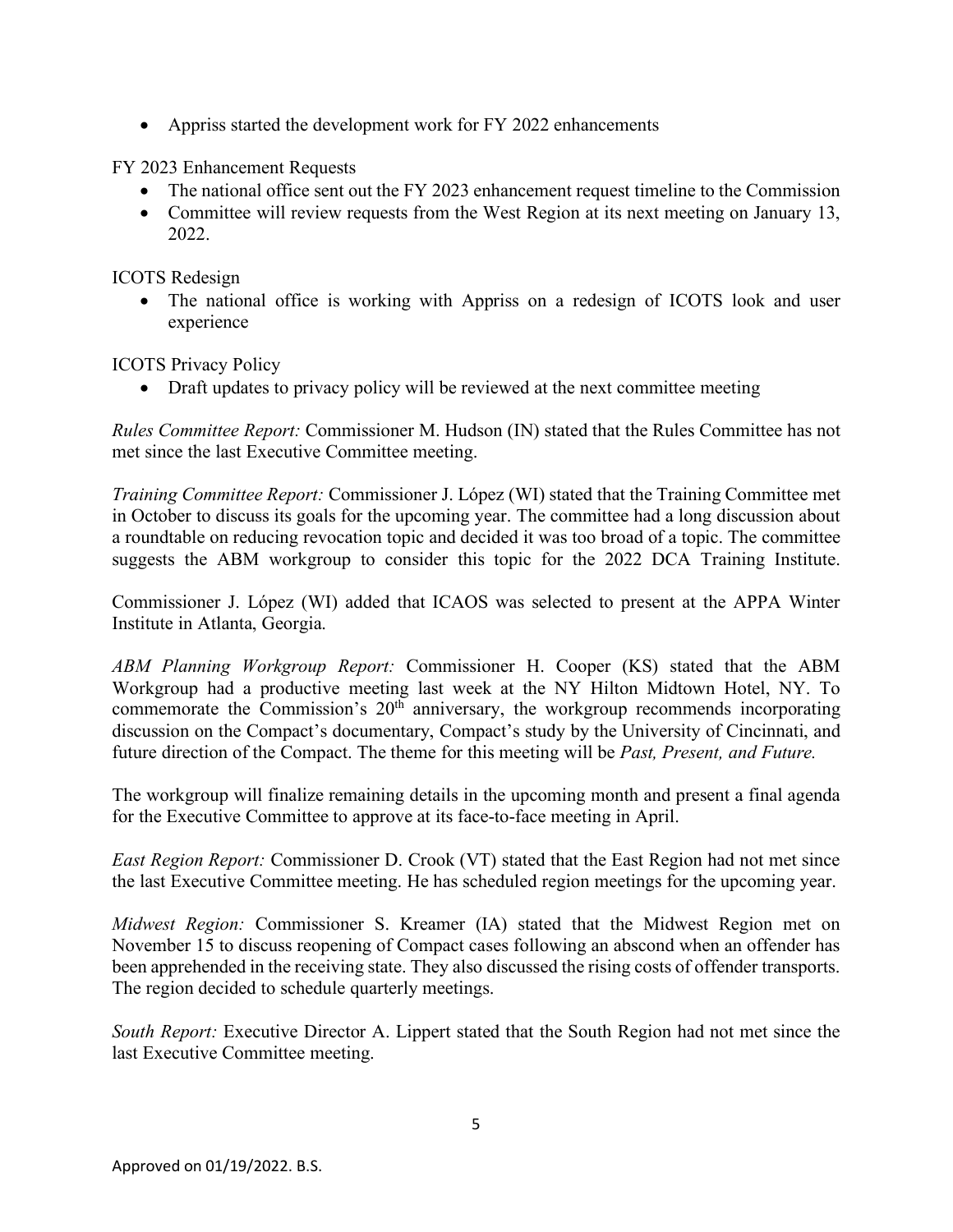*West Region Report:* Commissioner M. Pevey (WA) stated that the West Region met on November 30 to review six ICOTS enhancement proposals proposed by the State of Nevada and the State of Washington. The region forwarded three proposals to the Technology Committee for consideration and approval. In addition, the region formed a workgroup on Tribal Best Practices with Commissioner D. Blanchard (UT) as the chair. The workgroup will meet in January.

*Victim Advocate Report:* Victim Advocate J. Gillis (NOVA) offered his assistance to Legal Counsel with revising the letter to the Rocky Mountain Victim Law Center.

#### **New/Old Business**

The committee reviewed the 2021 ABM evaluation results that reflected mostly *Excellent* ratings.

#### **Adjourn**

# **Commissioner A. Godfrey (MN) moved to adjourn. Commissioner M. Pevey (WA) seconded.**

The meeting adjourned at 1:19 p.m. ET.

[Jeremiah Stromberg](https://eu1.documents.adobe.com/verifier?tx=CBJCHBCAABAAMUR4x5bHYGsq52Bm0AxTW2h2dEIpDt2d)<br>Jeremiah Stromberg (Jan 27, 2022 07:56 PST)